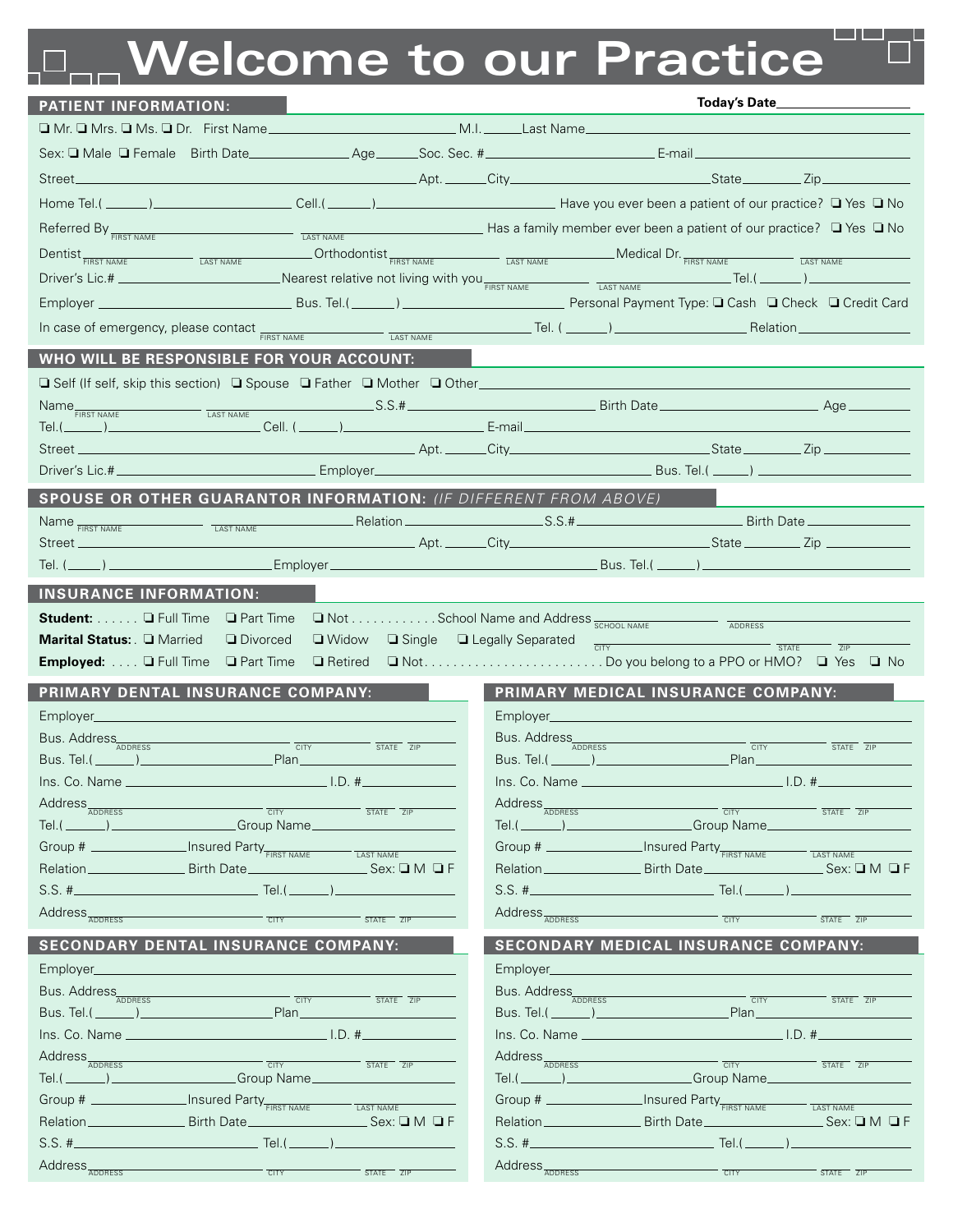## **Health history:**

**To our patients:** *Although oral surgeons primarily treat the area in and around your mouth, your mouth is part of your entire body. Health problems that you may have, or medications that you may be taking, could have an important interrelationship with the care that you will be receiving. Thank you for answering the following questions. Your answers are for our records only and will be considered confidential.*

Reason for today's office visit?

|     | 1.          | Height_                                                   | Weight_                                        |              |                                                                                                             | Yes<br>$\Box$ | No<br>◘      |  |
|-----|-------------|-----------------------------------------------------------|------------------------------------------------|--------------|-------------------------------------------------------------------------------------------------------------|---------------|--------------|--|
|     | 2.          |                                                           |                                                |              |                                                                                                             | ❏             | ❏            |  |
|     | 3.          | If so, for what are you being treated?<br>If so, describe |                                                |              |                                                                                                             |               |              |  |
|     | 4.          |                                                           |                                                |              |                                                                                                             |               |              |  |
|     |             |                                                           |                                                |              |                                                                                                             |               |              |  |
|     | 5.          | If so, describe where                                     |                                                |              | Do you have unhealed / recurrent injuries or inflamed areas, growths or sore spots in or around your mouth? | ❏             | ❏            |  |
|     | 6.          |                                                           |                                                |              | Do you have a prosthetic joint / implant? If so, describe where                                             | ❏             | ❏            |  |
|     | 7.          |                                                           |                                                |              |                                                                                                             | ❏             | ❏            |  |
|     | 8.          |                                                           |                                                |              | Have you, or a family member, had any unusual or serious reactions to general anesthesia?                   | ❏             | ❏            |  |
|     | 9.          |                                                           |                                                |              | Has a physician or previous dentist recommended that you take antibiotics prior to your dental treatment?   | ❏             | ❏            |  |
|     |             |                                                           | HAVE YOU HAD, OR DO YOU CURRENTLY HAVE: YES NO | <b>NOTES</b> | HAVE YOU HAD, OR DO YOU CURRENTLY HAVE: YES NO                                                              |               | <b>NOTES</b> |  |
|     |             | 10. Rheumatic fever?                                      |                                                |              | 38. Stroke?                                                                                                 |               |              |  |
|     |             | 11. Damaged heart valves /                                |                                                |              | 39. Thyroid trouble?                                                                                        |               |              |  |
|     |             | mitral valve prolapse?                                    |                                                |              | 40. Diabetes?                                                                                               |               |              |  |
|     |             | 12. Heart murmur?                                         |                                                |              | 41. Low blood sugar?                                                                                        |               |              |  |
|     |             | 13. High blood pressure?                                  |                                                |              | 42. Kidney trouble?                                                                                         |               |              |  |
|     |             | 14. Low blood pressure?                                   |                                                |              | 43. High cholesterol?                                                                                       |               |              |  |
|     |             | 15. Chest pain / angina?                                  |                                                |              | 44. Are you on dialysis?                                                                                    |               |              |  |
|     |             | 16. Heart attack(s)?                                      |                                                |              | 45. Swollen ankles / arthritis / joint disease?                                                             |               |              |  |
|     |             | 17. Irregular heart beat?                                 |                                                |              | Osteoporosis / osteopenia?<br>46.                                                                           |               |              |  |
|     |             | 18. Cardiac pacemaker?                                    |                                                |              | 47. Osteonecrosis?                                                                                          |               |              |  |
|     |             | 19. Heart surgery?                                        |                                                |              | 48. Stomach ulcers / acid reflux?                                                                           |               |              |  |
|     |             | 20. Pneumonia, bronchitis, chronic cough?                 |                                                |              | 49. Contagious diseases?                                                                                    |               |              |  |
|     | 21. Asthma? |                                                           |                                                |              | 50. Sexually transmitted diseases?                                                                          |               |              |  |
|     |             | 22. Hay fever / sinus problems?                           |                                                |              | 51. Problems with immune system?                                                                            |               |              |  |
|     |             | 23. Snoring / sleep apnea?                                |                                                |              | Possibly from medication / surgery, etc.                                                                    |               |              |  |
|     |             | 24. Difficult breathing / other lung trouble?             |                                                |              | 52. Delay in healing?                                                                                       |               |              |  |
|     |             | 25. Tuberculosis?                                         |                                                |              | 53. A tumor or growth?                                                                                      |               |              |  |
|     |             | 26. Emphysema?                                            |                                                |              | 54. Cancer / radiation therapy /                                                                            |               |              |  |
|     |             | 27. Do you smoke?<br>If so, number of packs a day_        |                                                |              | chemotherapy?<br>55. Chronic fatigue / night sweats?                                                        |               |              |  |
|     |             | 28. Do you use chewing tobacco?                           |                                                |              | 56. Are you on a diet?                                                                                      |               |              |  |
| 29. |             | Blood transfusion?                                        |                                                |              | 57. A history of alcohol abuse?                                                                             |               |              |  |
| 30. |             | Blood disorder such as anemia?                            |                                                |              | 58. A history of drug abuse?                                                                                |               |              |  |
| 31. |             | Bruise easily?                                            |                                                |              | Contact lenses?<br>59.                                                                                      |               |              |  |
| 32. |             | Bleeding tendency / abnormal bleed?                       |                                                |              | Eye disease / glaucoma?<br>60.                                                                              |               |              |  |
| 33. |             | Hepatitis, jaundice, or liver disease?                    |                                                |              | 61. Mental health problems / anxiety /                                                                      |               |              |  |
| 34. |             | Infectious mononucleosis?                                 |                                                |              | depression?                                                                                                 |               |              |  |
| 35. |             | Gallbladder trouble?                                      |                                                |              | 62. A removable dental appliance?                                                                           |               |              |  |
|     |             | 36. Fainting spells?                                      |                                                |              | 63. Pain or clicking of jaws when eating?                                                                   |               |              |  |
|     |             | 37. Convulsions / epilepsy?                               |                                                |              |                                                                                                             |               |              |  |
|     |             |                                                           | WOMEN ONLY: (QUESTIONS 64-67)                  |              |                                                                                                             |               |              |  |

**Note:** *Antibiotics (such as penicillin) may alter the effectiveness of birth control pills. Consult your physician / gynecologist for assistance regarding other methods of birth control.*